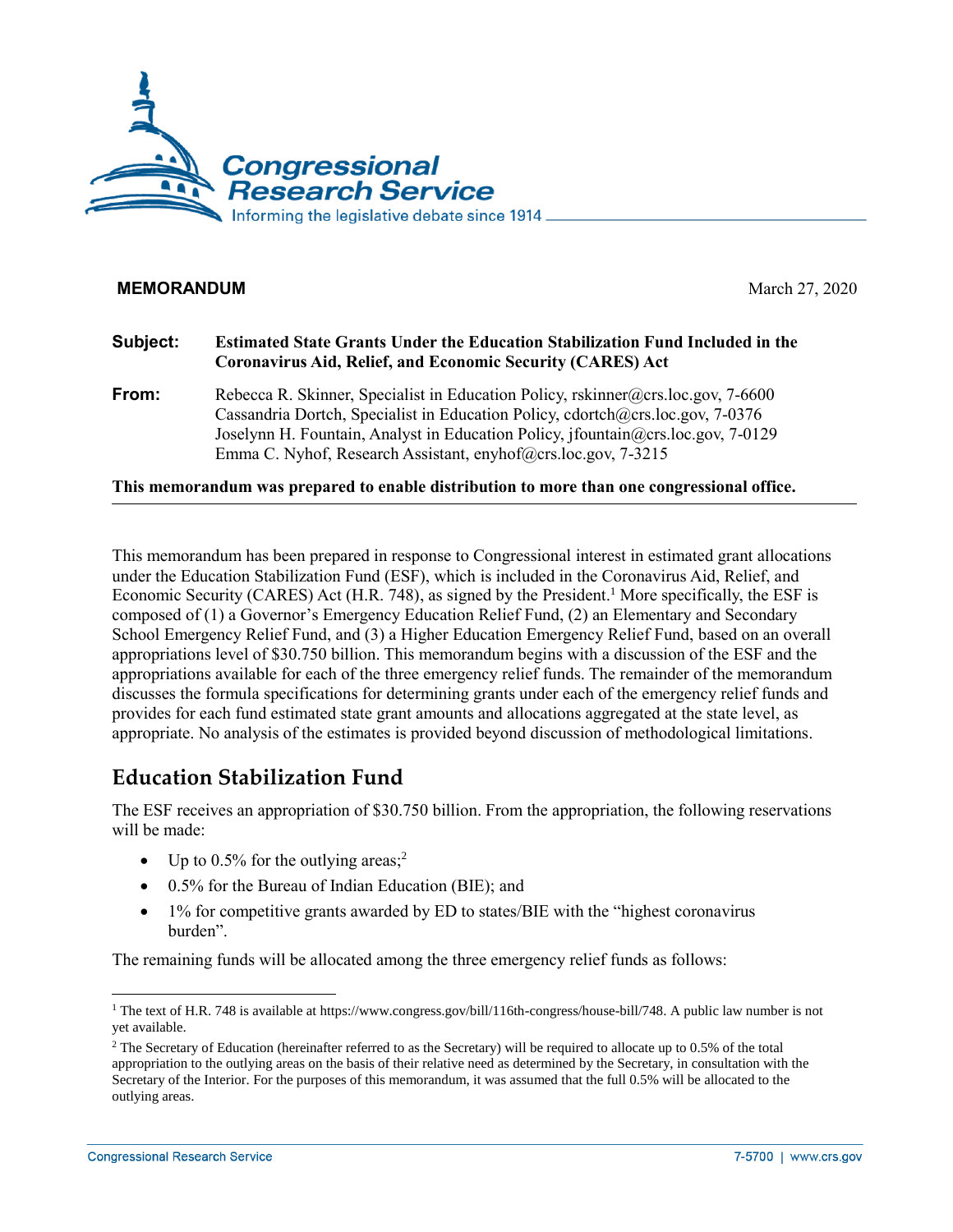- 9.8% for the Governor's Emergency Education Relief Fund;
- 43.9% for the Elementary and Secondary School Emergency Relief Fund; and
- 46.3% for the Higher Education Emergency Relief Fund.

For the purposes of the ESF, the definition of *state* includes the 50 states, the District of Columbia, and Puerto Rico.

**Table 1** details the amount of funding that reserved for the outlying areas, BIE, and competitive grants and the amount of funding available to be appropriated for each of the emergency relief funds.

#### **Table 1. Appropriations for Emergency Relief Funds and Required Reservations of Funds for the Education Stabilization Fund Included in CARES Act**

| Dollars in thousands                                  |                       |  |
|-------------------------------------------------------|-----------------------|--|
| Program                                               | <b>Appropriations</b> |  |
| Governor's Emergency Education Relief Fund            | \$2,953,230           |  |
| Elementary and Secondary School Emergency Relief Fund | \$13.229.265          |  |
| Higher Education Emergency Relief Fund                | \$13,952,505          |  |
| <b>Subtotal for Emergency Relief Funds</b>            | \$30,135,000          |  |
| <b>Reservation for Outlying Areas</b>                 | \$153,750             |  |
| Reservation for Bureau of Indian Education            | \$153,750             |  |
| <b>Reservation for Competitive Grants</b>             | \$307,500             |  |
| <b>Total appropriation</b>                            | \$30,750,000          |  |

**Source:** CRS analysis of the CARES Act.

 $\overline{a}$ 

## **Governor's Emergency Education Relief Fund**

The \$2,953,230,000 available for the Governor's Emergency Education Relief Fund will be awarded to states based on two formula factors: (1) 60% of the funds will be awarded to states based on each state's share of individuals ages 5 through 24 relative to the total number of individuals ages 5 through 24 in all states; and (2) 40% of the funds will be awarded to states based on each state's share of children counted in Section 1124(c) of the Elementary and Secondary Education Act (ESEA) relative to the total number of children counted in Section 1124(c) for all states. Population estimates for the first factor were available from the U.S. Census Bureau for 2018.<sup>3</sup> Data for the second factor are based on formula child counts used to determine Title I-A grants under the ESEA. These counts for the 50 states, the District of Columbia, and Puerto Rico consist of children who are ages 5-17 (1) living in families in poverty, according to estimates from the U.S. Census Bureau's Small Area Income and Poverty Estimates (SAIPE) program; (2) in institutions for neglected or delinquent children or in foster homes; and (3) in families receiving

<sup>3</sup> Data for the 50 states and the District of Columbia were available from the U.S. Census Bureau, *Annual Estimates of the Civilian Population by Single Year of Age and Sex for the United States and States: April 1, 2010 to July 1, 2018 (SC-EST2018- AGESEX-CIV)*, [https://www2.census.gov/programs-surveys/popest/tables/2010-2018/state/asrh/sc-est2018-agesex-civ.csv.](https://www2.census.gov/programs-surveys/popest/tables/2010-2018/state/asrh/sc-est2018-agesex-civ.csv) Data for Puerto Rico was available from the U.S. Census Bureau, *Annual Estimates of the Resident Population by Single Year of Age and Sex for the United States, States, and Puerto Rico Commonwealth: April 1, 2010 to July 1, 2018*,

[https://factfinder.census.gov.](https://factfinder.census.gov/) These data sources were used as they are the same data sources that ED uses for determining Title I-A grants under the Elementary and Secondary Education Act.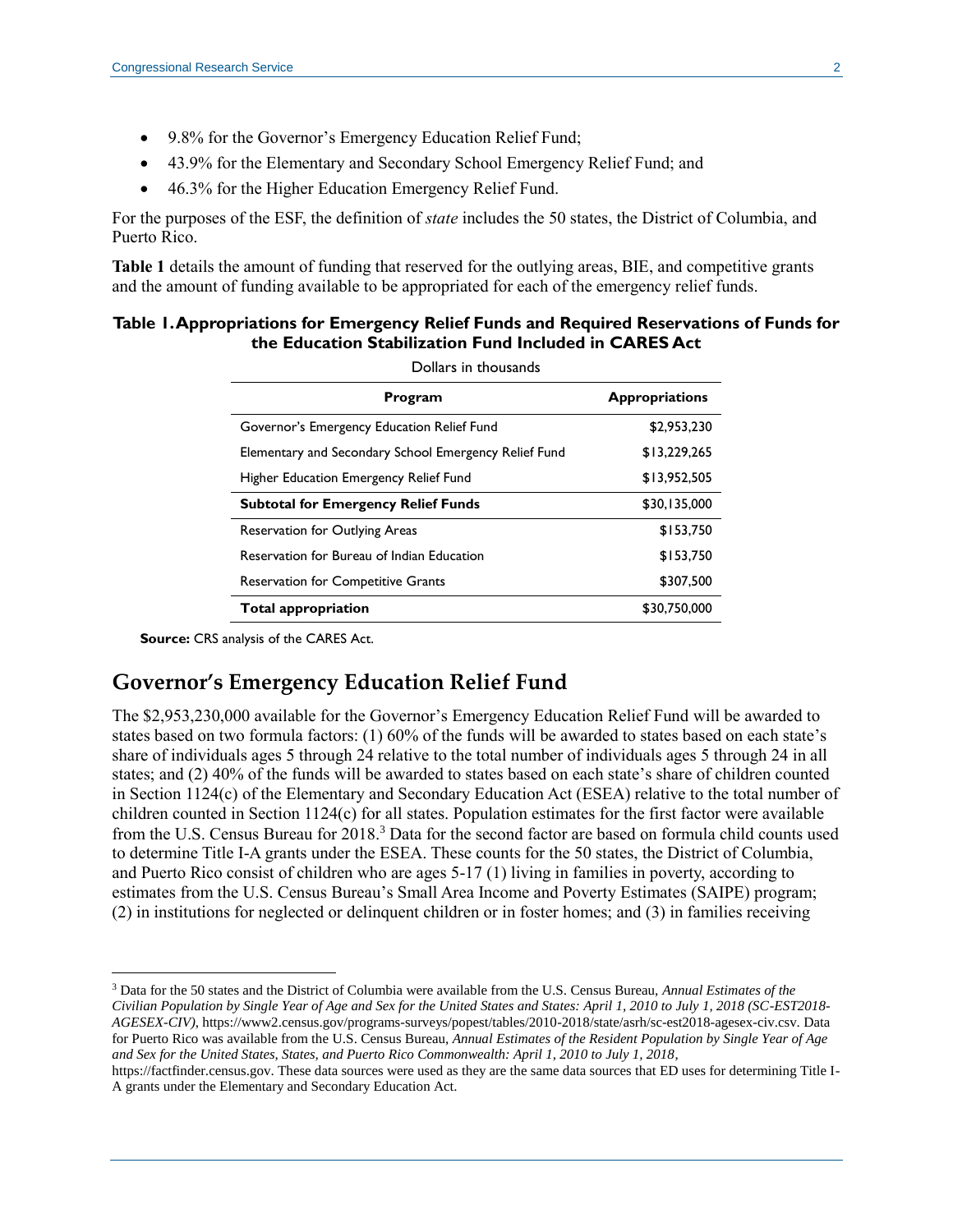Temporary Assistance for Needy Families (TANF) payments above the poverty income level for a family of four.<sup>4</sup>

**Table 2** presents the estimated state grants. These estimates are provided solely to assist in gauging the relative impact of allocation formulas and funding levels in the legislative process. They are not intended to predict specific amounts states will receive.

#### **Table 2. Estimated State Grants Based on Governor's Emergency Education Relief Fund Included in the CARES Act**

| Dollars in thousands |                                         |                                                                                             |  |
|----------------------|-----------------------------------------|---------------------------------------------------------------------------------------------|--|
| <b>State</b>         | <b>Estimated</b><br><b>Grant Amount</b> | Percentage<br><b>Share of Total</b><br><b>Funds</b><br>Available for<br><b>State Grants</b> |  |
| Alabama              | \$48,907                                | 1.66%                                                                                       |  |
| Alaska               | \$6,376                                 | 0.22%                                                                                       |  |
| Arizona              | \$69,248                                | 2.34%                                                                                       |  |
| Arkansas             | \$30,722                                | 1.04%                                                                                       |  |
| California           | \$354,923                               | 12.02%                                                                                      |  |
| Colorado             | \$43,904                                | 1.49%                                                                                       |  |
| Connecticut          | \$27,927                                | 0.95%                                                                                       |  |
| Delaware             | \$7,920                                 | 0.27%                                                                                       |  |
| District of Columbia | \$5,808                                 | 0.20%                                                                                       |  |
| Florida              | \$173,674                               | 5.88%                                                                                       |  |
| Georgia              | \$105,448                               | 3.57%                                                                                       |  |
| Hawaii               | \$9,704                                 | 0.33%                                                                                       |  |
| Idaho                | \$15,709                                | 0.53%                                                                                       |  |
| <b>Illinois</b>      | \$108,521                               | 3.67%                                                                                       |  |
| Indiana              | \$61,782                                | 2.09%                                                                                       |  |
| lowa                 | \$26,304                                | 0.89%                                                                                       |  |
| Kansas               | \$26,181                                | $0.89\%$                                                                                    |  |
| Kentucky             | \$43,795                                | <b>1.48%</b>                                                                                |  |
| Louisiana            | \$50,305                                | 1.70%                                                                                       |  |
| Maine                | \$9,301                                 | 0.31%                                                                                       |  |
| Maryland             | \$45,681                                | 1.55%                                                                                       |  |
| Massachusetts        | \$51,011                                | 1.73%                                                                                       |  |
| Michigan             | \$89,700                                | 3.04%                                                                                       |  |
| Minnesota            | \$43,581                                | 1.48%                                                                                       |  |

<sup>4</sup> The analysis relies on unpublished preliminary FY2020 Title I-A data that was provided to CRS by ED on February 21, 2020. These data were used as they include counts of children ages 5-17 living in families in poverty, which compose over 97% of the children counted under Section 1124(c), for 2018. This is the same year being used for the population data.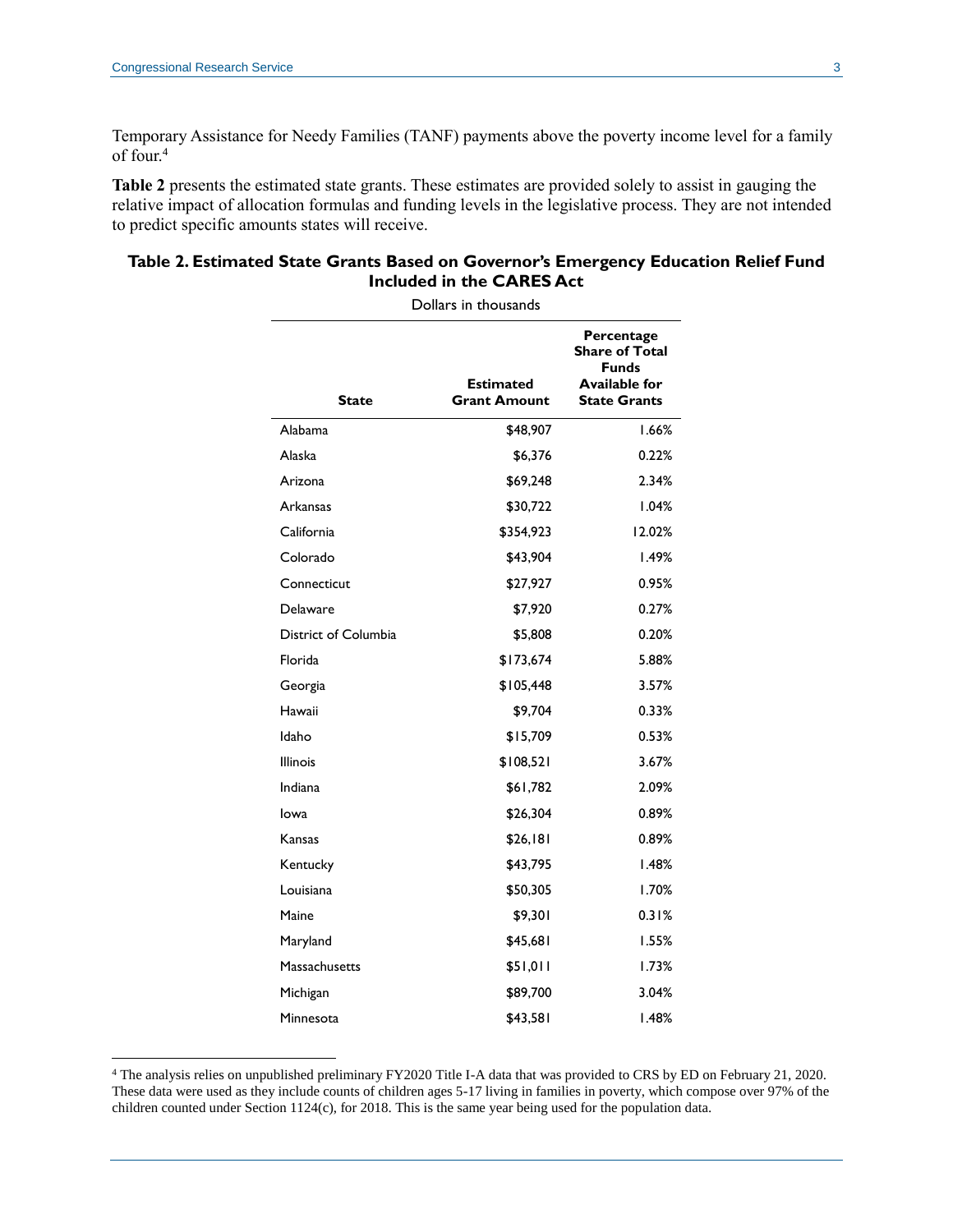| State                      | Estimated<br><b>Grant Amount</b> | Percentage<br><b>Share of Total</b><br><b>Funds</b><br><b>Available for</b><br><b>State Grants</b> |
|----------------------------|----------------------------------|----------------------------------------------------------------------------------------------------|
| Mississippi                | \$34,653                         | 1.17%                                                                                              |
| Missouri                   | \$54,620                         | 1.85%                                                                                              |
| Montana                    | \$8,765                          | 0.30%                                                                                              |
| Nebraska                   | \$16,380                         | 0.55%                                                                                              |
| Nevada                     | \$26,503                         | 0.90%                                                                                              |
| New Hampshire              | \$8,921                          | 0.30%                                                                                              |
| New Jersey                 | \$69,051                         | 2.34%                                                                                              |
| New Mexico                 | \$22,243                         | 0.75%                                                                                              |
| New York                   | \$164,600                        | 5.57%                                                                                              |
| North Carolina             | \$94,989                         | 3.22%                                                                                              |
| North Dakota               | \$5,894                          | 0.20%                                                                                              |
| Ohio                       | \$105,212                        | 3.56%                                                                                              |
| Oklahoma                   | \$39,857                         | 1.35%                                                                                              |
| Oregon                     | \$32,609                         | 1.10%                                                                                              |
| Pennsylvania               | \$104,743                        | 3.55%                                                                                              |
| <b>Puerto Rico</b>         | \$47,896                         | 1.62%                                                                                              |
| Rhode Island               | \$8,709                          | 0.29%                                                                                              |
| South Carolina             | \$48,157                         | 1.63%                                                                                              |
| South Dakota               | \$7,946                          | 0.27%                                                                                              |
| Tennessee                  | \$63,614                         | 2.15%                                                                                              |
| Texas                      | \$306,930                        | 10.39%                                                                                             |
| Utah                       | \$29,282                         | 0.99%                                                                                              |
| Vermont                    | \$4,504                          | 0.15%                                                                                              |
| Virginia                   | \$66,33 I                        | 2.25%                                                                                              |
| Washington                 | \$56,598                         | 1.92%                                                                                              |
| West Virginia              | \$16,398                         | 0.56%                                                                                              |
| Wisconsin                  | \$46,699                         | 1.58%                                                                                              |
| Wyoming                    | \$4,693                          | 0.16%                                                                                              |
| <b>Total appropriation</b> | \$2,953,230                      | 100.00%                                                                                            |

**Source:** Table prepared by CRS, based on unpublished data provided by the U.S. Department of Education, Budget Service; population data for the 50 states and the District of Columbia from the U.S. Census Bureau, *Annual Estimates of the Civilian Population by Single Year of Age and Sex for the United States and States: April 1, 2010 to July 1, 2018 (SC-EST2018- AGESEX-CIV)*, [https://www2.census.gov/programs-surveys/popest/tables/2010-2018/state/asrh/sc-est2018-agesex-civ.csv;](https://www2.census.gov/programs-surveys/popest/tables/2010-2018/state/asrh/sc-est2018-agesex-civ.csv)  and population data for Puerto Rico from the U.S. Census Bureau, *Annual Estimates of the Resident Population by Single Year of Age and Sex for the United States, States, and Puerto Rico Commonwealth: April 1, 2010 to July 1, 2018*, [https://factfinder.census.gov.](https://factfinder.census.gov/)

**Notes:** Details may not add to totals due to rounding.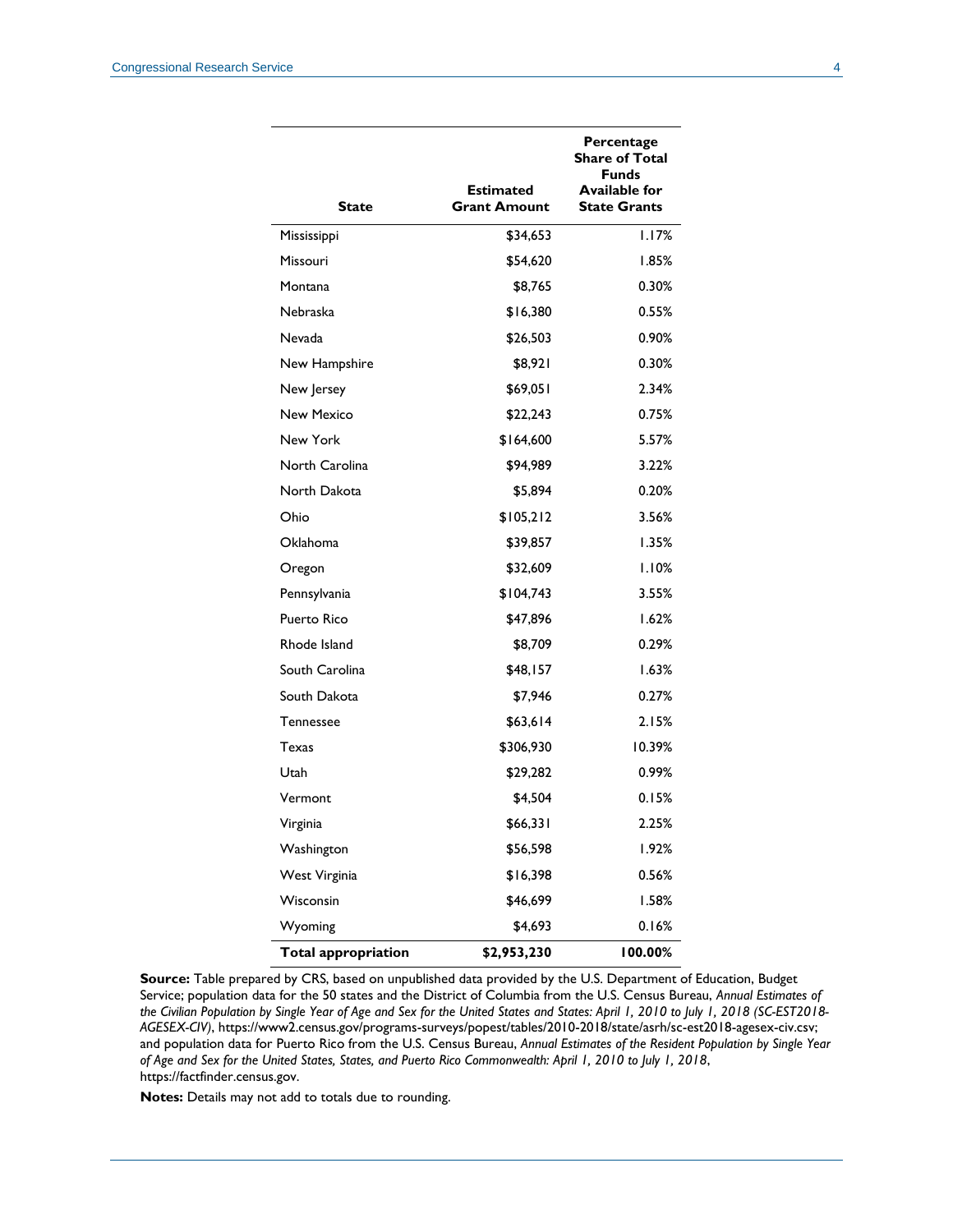**Notice: These are estimated grants only. These estimates are provided solely to assist in gauging the relative impact of allocation formulas and funding levels in the legislative process. They are not intended to predict specific amounts states will receive. In addition to other limitations, data needed to calculate final grants may not yet be available.**

### **Elementary and Secondary School Emergency Relief Fund**

The \$13,229,265,000 available for the Elementary and Secondary School Emergency Relief Fund will be awarded to states based on their relative shares of grants awarded under Title I-A of the ESEA for the most recent fiscal year. As the U.S. Department of Education (ED) has not yet awarded FY2020 Title I-A grants, the calculations included in this memorandum use Fiscal Year (FY) 2019 Title I-A grant amounts for the most recent fiscal year grant amounts. The ESEA requires that Title I-A grant amounts used to determine other formula grants to states be calculated assuming no hold harmless provisions are applied.<sup>5</sup> Thus, CRS calculated estimated state grants for the Elementary and Secondary School Emergency Relief Fund using FY2019 Title I-A grants with no hold harmless provisions applied.

**Table 3** presents the estimated state grant amounts. These estimates are provided solely to assist in gauging the relative impact of allocation formulas and funding levels in the legislative process. They are not intended to predict specific amounts states will receive.

| Dollars in thousands |                                         |                                                                                                    |  |
|----------------------|-----------------------------------------|----------------------------------------------------------------------------------------------------|--|
| <b>State</b>         | <b>Estimated</b><br><b>Grant Amount</b> | Percentage<br><b>Share of Total</b><br><b>Funds</b><br><b>Available for</b><br><b>State Grants</b> |  |
| Alabama              | \$216,948                               | 1.64%                                                                                              |  |
| Alaska               | \$38,408                                | 0.29%                                                                                              |  |
| Arizona              | \$277,423                               | 2.10%                                                                                              |  |
| Arkansas             | \$128,759                               | 0.97%                                                                                              |  |
| California           | \$1,647,306                             | 12.45%                                                                                             |  |
| Colorado             | \$120,994                               | 0.91%                                                                                              |  |
| Connecticut          | \$111,068                               | 0.84%                                                                                              |  |
| Delaware             | \$43,493                                | 0.33%                                                                                              |  |
| District of Columbia | \$42,006                                | 0.32%                                                                                              |  |
| Florida              | \$770,248                               | 5.82%                                                                                              |  |
| Georgia              | \$457,170                               | 3.46%                                                                                              |  |
| Hawaii               | \$43,385                                | 0.33%                                                                                              |  |
| Idaho                | \$47,855                                | 0.36%                                                                                              |  |
| <b>Illinois</b>      | \$569,467                               | 4.30%                                                                                              |  |
| Indiana              | \$214,473                               | 1.62%                                                                                              |  |

#### **Table 3. Estimated State Grants for an Elementary and Secondary School Emergency Relief Fund Included in the CARES Act**

<sup>&</sup>lt;sup>5</sup> The requirement to determine state grants with no hold harmless provisions applied is in Section 1122(c)(3) of the ESEA. For more information on Title I-A formulas, see CRS Report R44461, *[Allocation of Funds Under Title I-A of the Elementary and](http://www.crs.gov/Reports/R44461)  [Secondary Education Act](http://www.crs.gov/Reports/R44461)*.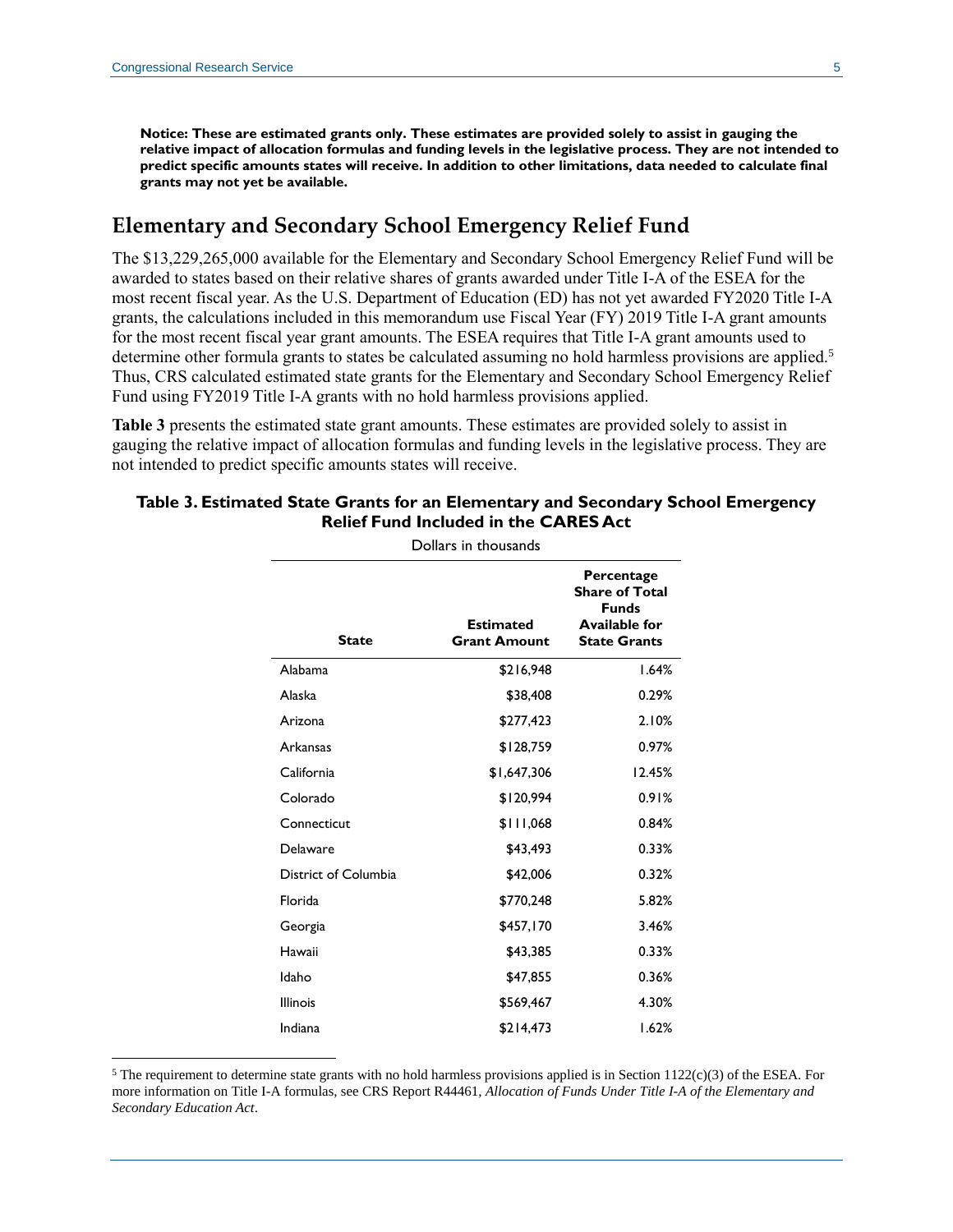| State             | Estimated<br><b>Grant Amount</b> | Percentage<br><b>Share of Total</b><br><b>Funds</b><br><b>Available for</b><br><b>State Grants</b> |
|-------------------|----------------------------------|----------------------------------------------------------------------------------------------------|
| lowa              | \$71,626                         | 0.54%                                                                                              |
| Kansas            | \$84,529                         | 0.64%                                                                                              |
| Kentucky          | \$193.187                        | 1.46%                                                                                              |
| Louisiana         | \$286,980                        | 2.17%                                                                                              |
| Maine             | \$43,793                         | 0.33%                                                                                              |
| Maryland          | \$207,834                        | 1.57%                                                                                              |
| Massachusetts     | \$214,894                        | 1.62%                                                                                              |
| Michigan          | \$389,797                        | 2.95%                                                                                              |
| Minnesota         | \$140, 137                       | 1.06%                                                                                              |
| Mississippi       | \$169,883                        | 1.28%                                                                                              |
| Missouri          | \$208,443                        | 1.58%                                                                                              |
| Montana           | \$41,295                         | 0.31%                                                                                              |
| Nebraska          | \$65,085                         | $0.49\%$                                                                                           |
| Nevada            | \$117,185                        | 0.89%                                                                                              |
| New Hampshire     | \$37,641                         | 0.28%                                                                                              |
| New Jersey        | \$310,371                        | 2.35%                                                                                              |
| <b>New Mexico</b> | \$108,575                        | 0.82%                                                                                              |
| New York          | \$1,037,046                      | 7.84%                                                                                              |
| North Carolina    | \$396,312                        | 3.00%                                                                                              |
| North Dakota      | \$33,298                         | 0.25%                                                                                              |
| Ohio              | \$489,205                        | 3.70%                                                                                              |
| Oklahoma          | \$160,950                        | 1.22%                                                                                              |
| Oregon            | \$121,099                        | 0.92%                                                                                              |
| Pennsylvania      | \$523,807                        | 3.96%                                                                                              |
| Puerto Rico       | \$349,113                        | 2.64%                                                                                              |
| Rhode Island      | \$46,350                         | 0.35%                                                                                              |
| South Carolina    | \$216,311                        | 1.64%                                                                                              |
| South Dakota      | \$41,295                         | 0.31%                                                                                              |
| Tennessee         | \$259,891                        | 1.96%                                                                                              |
| Texas             | \$1,285,886                      | 9.72%                                                                                              |
| Utah              | \$67,822                         | 0.51%                                                                                              |
| Vermont           | \$31,148                         | 0.24%                                                                                              |
| Virginia          | \$238,599                        | 1.80%                                                                                              |
| Washington        | \$216,892                        | 1.64%                                                                                              |
| West Virginia     | \$86,640                         | 0.65%                                                                                              |
|                   |                                  |                                                                                                    |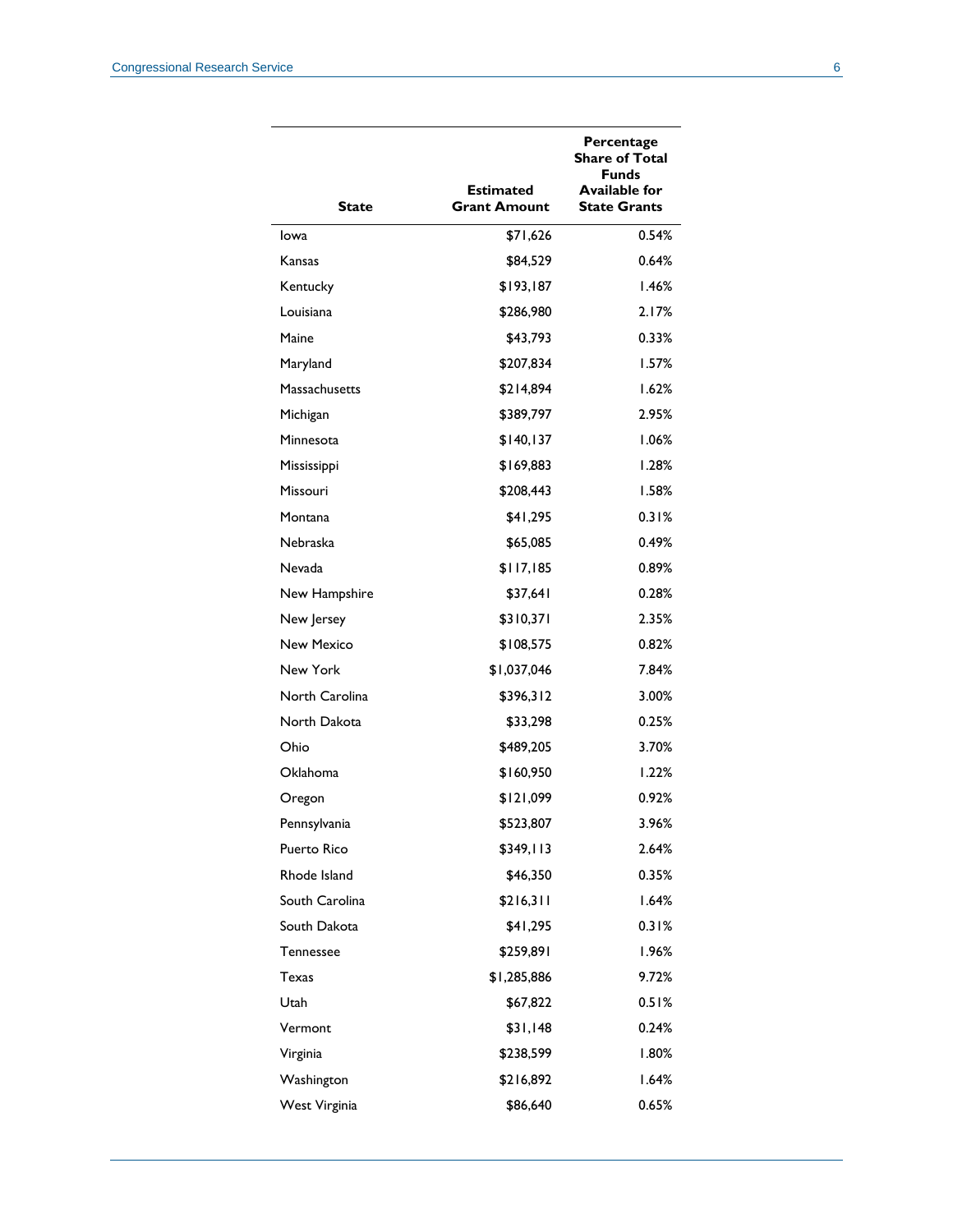| <b>State</b>               | <b>Estimated</b><br><b>Grant Amount</b> | Percentage<br><b>Share of Total</b><br><b>Funds</b><br><b>Available for</b><br><b>State Grants</b> |
|----------------------------|-----------------------------------------|----------------------------------------------------------------------------------------------------|
| Wisconsin                  | \$174.778                               | 1.32%                                                                                              |
| Wyoming                    | \$32,563                                | 0.25%                                                                                              |
| <b>Total appropriation</b> | \$13,229,265                            | 100.00%                                                                                            |

**Source:** Table prepared by CRS, based on unpublished data provided by the U.S. Department of Education (ED), Budget Service.

**Notes:** Details may not add to totals due to rounding.

**Notice: These are estimated grants only. These estimates are provided solely to assist in gauging the relative impact of allocation formulas and funding levels in the legislative process. They are not intended to predict specific amounts states will receive. In addition to other limitations, data needed to calculate final grants may not yet be available.**

## **Higher Education Emergency Relief Fund**

The \$13,952,505,000 appropriated for the Higher Education Emergency Relief Fund will be allocated as follows: (1) 90% will be allocated to each institution of higher education (IHE) according to its enrollment of students who were not exclusively enrolled in distance education courses prior to the coronavirus emergency; (2) 7.5% will be made available to programs for minority serving institutions (MSIs) authorized under the Higher Education Act (HEA) Titles III-A, III-B, V-A, and VII-A; and (3) 2.5% will be made available for the Fund for the Improvement of Postsecondary Education Program (FIPSE) authorized under HEA Title VII-B. **[Table 4](#page-6-0)** provides a breakdown of funding under the Higher Education Emergency Relief Fund.

<span id="page-6-0"></span>

| Table 4. Appropriations for Higher Education Emergency Relief Funds Included in the |  |
|-------------------------------------------------------------------------------------|--|
| <b>CARES Act</b>                                                                    |  |

| Dollars in Thousands                                |                       |  |
|-----------------------------------------------------|-----------------------|--|
| <b>Program/Purpose</b>                              | <b>Appropriations</b> |  |
| Direct Grants to Institutions of Higher Education   | \$12,557,255          |  |
| Programs for Minority Serving Institutions          | \$1,046,438           |  |
| Fund for the Improvement of Postsecondary Education | \$348.813             |  |
| <b>Total Funding</b>                                | \$13,952,500          |  |

**Source:** CRS analysis of the CARES Act.

 $\overline{a}$ 

**Note:** Details many not add to totals due to rounding.

#### **Direct Grants to Institutions of Higher Education**

Of the funds available for the Higher Education Emergency Relief Fund, 90% (\$12,557,254,500.00) of the funds will be awarded to IHEs based on two formula factors: (1) 75% of the funds will be awarded to IHEs based on each IHE's share of full-time equivalent (FTE) enrollment of Pell Grant recipients who were not enrolled exclusively in distance education prior to the coronavirus emergency, relative to the total FTE enrollment of such individuals in all IHEs;<sup>6</sup> and (2) 25% of the funds will be awarded to IHEs

<sup>6</sup> For a description of the Pell Grant program, see CRS Report R45418, *[Federal Pell Grant Program of the Higher Education](http://www.crs.gov/Reports/R45418)  [Act: Primer](http://www.crs.gov/Reports/R45418)*.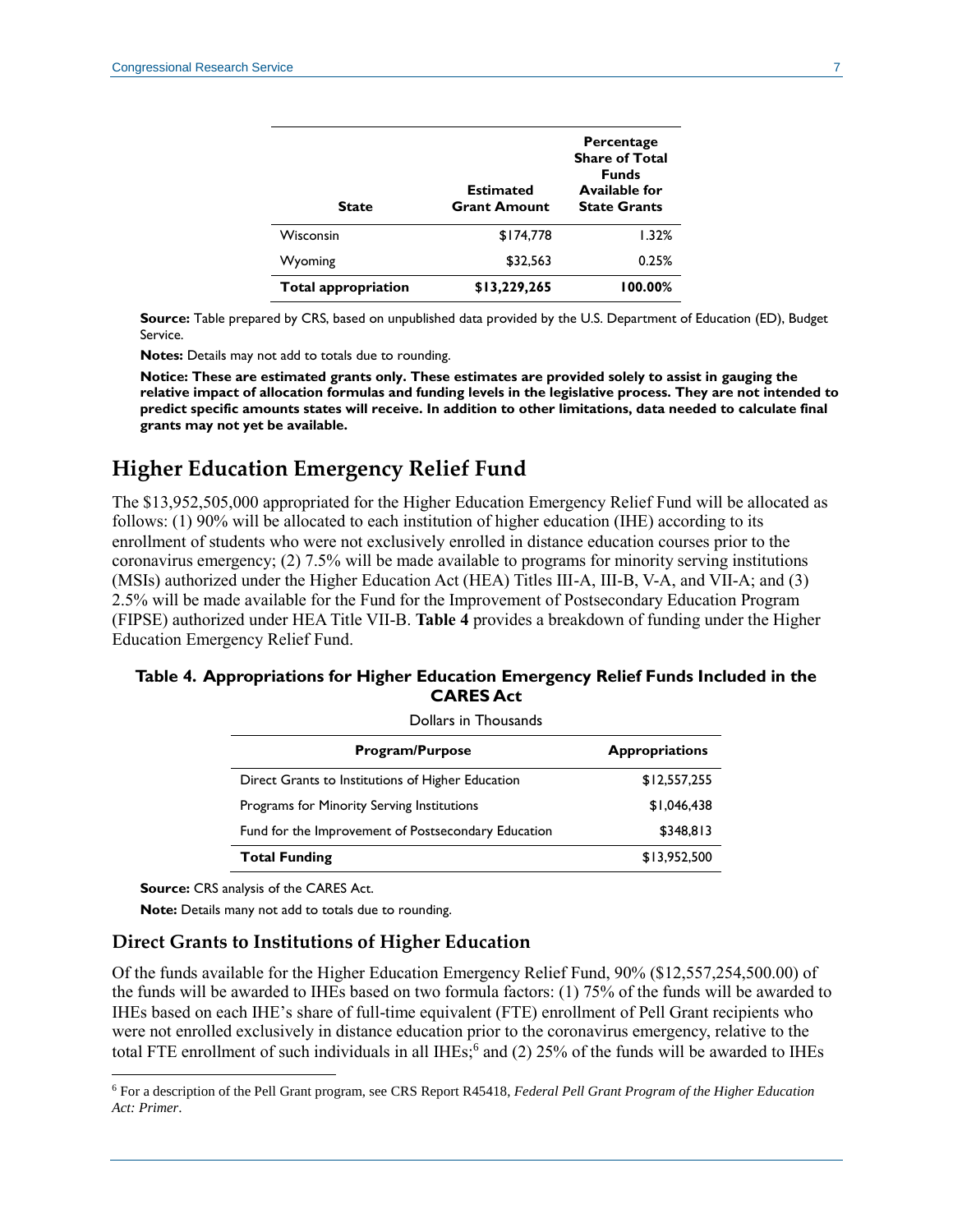based on each IHE's share of FTE enrollment of students who were not Pell Grant recipients and who were not enrolled exclusively in distance education prior to the coronavirus emergency, relative to the total FTE enrollment of such individuals in all IHEs. The first factor primarily allocates funds based on undergraduate enrollment since Pell Grant eligibility is limited to undergraduates and students in postbaccalaureate teacher education programs.<sup>7</sup> The second factor allocates funds based on undergraduate and graduate enrollment. Because precise estimates for the factors are not publicly available, CRS approximated the factors using the best available data from ED's Integrated Postsecondary Education Data System (IPEDS) and Title IV Program Volume Reports.

The first factor was approximated as follows. The FTE enrollment of Pell Grant recipients was approximated by dividing Award Year (AY) 2017-2018 Pell Grant disbursements by the AY2017-2018 maximum Pell Grant award (\$5,920). In order to approximate FTE enrollment of Pell Grant recipients who were not enrolled exclusively in distance education, the estimated FTE enrollment of Pell Grant recipients was multiplied by the percentage of fall 2017 undergraduate degree/certificate-seeking students not enrolled exclusively in distance education. IPEDS is a series of surveys conducted annually by ED to gather institutional data on a variety of topics from those IHEs that participate in the Title IV aid programs, including student outcomes, student demographics, and institutional finances.<sup>8</sup> The Title IV Program Volume Reports provide recipient and volume data for each aid program authorized under Title IV of the HEA for each school participating in the Title IV programs.<sup>9</sup>

Pell Grant disbursements are reported by ED in its Title IV Program Volume Reports for each IHE at the 6-digit Office of Postsecondary Education Identification (OPE ID) level. OPE ID is the identification number used by ED to identify institutions that are eligible to participate in the aid programs authorized under Title IV of the HEA. Undergraduate distance education participation is based on data reported in ED's Integrated Postsecondary Education Data System (IPEDS) at the 8-digit OPE ID level.<sup>10</sup> The 8-digit OPE ID includes the 6-digit OPE ID of the eligible IHE as well as two additional digits in order to distinguish branch campuses, additional locations, and other entities that may be part of the eligible IHE. CRS aggregated the IPEDS data to the 6-digit OPE ID level to apply to the FTE enrollment of Pell Grant recipients.

The second factor was estimated by subtracting the approximated FTE enrollment of Pell Grant recipients (if any) from the total FTE enrollment of students and then multiplying the difference by the percentage of fall 2017 undergraduate, graduate, and professional students not enrolled exclusively in distance education.<sup>11</sup> The FTE enrollment of students is the 2017-2018 reported 12-month FTE undergraduate, graduate, and doctors professional practice enrollment from IPEDS. The distance education participation was calculated by CRS using IPEDS data.<sup>12</sup>

 $7$  Students with a bachelor's degree may be enrolled at least half-time in a postbaccalaureate teacher education program. Half-time enrollment is at least 6 credit hours in a standard semester. A postbaccalaureate teacher education program does not lead to a graduate degree; is offered by a school that does not also offer a bachelor's degree in education; and leads to certification or licensure necessary for employment as an elementary or secondary school teacher in the state. To be eligible for a Pell Grant, the student enrolled in the postbaccalaureate teacher education program must be pursuing an initial teacher certification or licensing credential within the state.

<sup>&</sup>lt;sup>8</sup> IHEs that do not participate in the Title IV programs may also report to IPEDS. However, these non-Title IV-participating IHEs are excluded from this analysis.

<sup>9</sup> The Title IV Program Volume Reports are available at https://studentaid.gov/data-center/student/title-iv.

<sup>&</sup>lt;sup>10</sup> For IHEs that did not report any students enrolled exclusively in distance education, CRS assumed no students were so enrolled.

<sup>&</sup>lt;sup>11</sup> The approximated FTE enrollment of Pell Grant recipients exceeded the total FTE enrollment for 7% of IHEs. Such IHEs were not eligible for an allocation based on the second factor.

<sup>&</sup>lt;sup>12</sup> For IHEs that did not report any students enrolled exclusively in distance education, CRS assumed no students were so enrolled.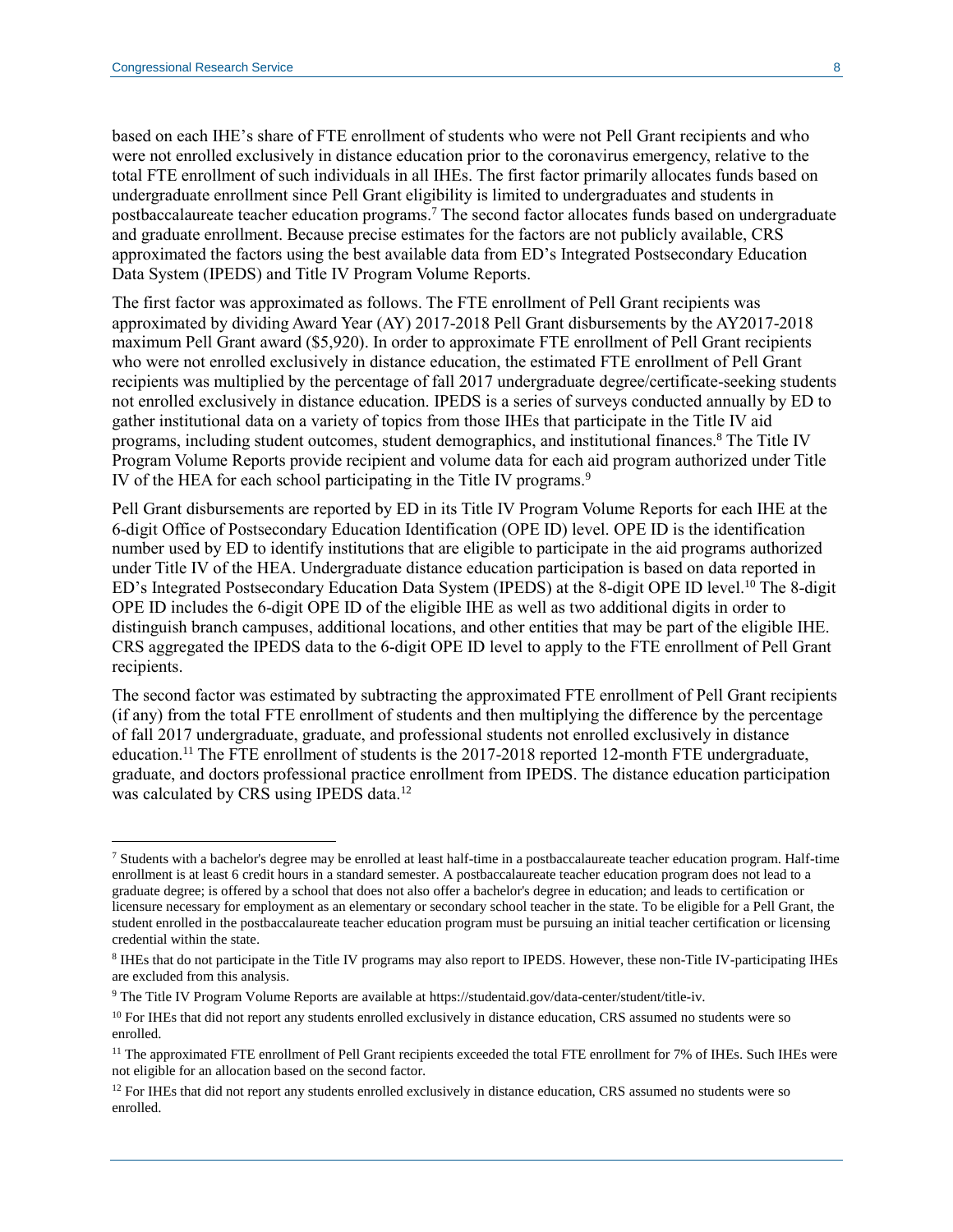The methodology used to calculate allocations for 90% of the funds under the Higher Education Emergency Relief Fund has some limitations.

- This approximation of the FTE enrollment of Pell Grant recipients does not take into consideration award rules. Some Pell Grant recipients are not eligible to receive the maximum Pell Grant award if enrolled full-time for a full academic year. Further some Pell Grant recipients receive Pell Grant funds that exceed the maximum Pell Grant award through a provision known as year-round Pell, in which qualified students may receive up to 150% of the maximum Pell Grant award in each award year. Thus, the approximated FTE enrollment of Pell Grant recipients may overestimate the actual FTE enrollment for some IHEs and underestimate it for other IHEs.
- The data used to determine distance education participation are based on a fall unduplicated enrollment which is different from FTE enrollment and, in the case of the total FTE enrollment, also different from FTE enrollment for a 12-month period. The unduplicated enrollment is a simple headcount of students enrolled in classes; whereas the FTE enrollment counts part-time students in accordance with their enrollment rate.
- $\bullet$  IHEs at the 6-digit OPE ID-level may include entities that cross state lines.<sup>13</sup> A single state was assigned to such IHEs.<sup>14</sup>

**Table 5** presents an aggregation of the IHE-level allocations at the state level for the 90% of funds in the Higher Education Emergency Relief Fund available for Direct Grants to Institutions of Higher Education. These estimates are provided solely to assist in gauging the relative impact of allocation formulas and funding levels in the legislative process. They are not intended to predict specific amounts that IHEs in each state will receive.

| PUITAI S III THUUSAHUS |                                                 |                                                                                    |  |
|------------------------|-------------------------------------------------|------------------------------------------------------------------------------------|--|
| <b>State</b>           | <b>Estimated Aggregate</b><br><b>Allocation</b> | Percentage<br><b>Share of Total</b><br><b>Funds Available</b><br>for IHEs in State |  |
| Alabama                | \$218,505                                       | 1.74%                                                                              |  |
| Alaska                 | \$11,053                                        | 0.09%                                                                              |  |
| Arizona                | \$272,213                                       | 2.17%                                                                              |  |
| Arkansas               | \$118,440                                       | 0.94%                                                                              |  |
| California             | \$1,750,910                                     | 13.94%                                                                             |  |
| Colorado               | \$166,797                                       | 1.33%                                                                              |  |
| Connecticut            | \$133,961                                       | 1.07%                                                                              |  |
| Delaware               | \$33,310                                        | 0.27%                                                                              |  |
| District of Columbia   | \$46,094                                        | 0.37%                                                                              |  |

#### **Table 5. Estimated IHE Grants Aggregated at the State Level for a Higher Education Emergency Relief Fund Included in the CARES Act**

Dollars in Thousands

<sup>13</sup> Department Of Education, National Center for Education Statistics, *Report and Suggestions from IPEDS Technical Review Panel #43: Defining an IPEDS Institutions (Part 2)*, 2014, p. 2,

https://edsurveys.rti.org/IPEDS\_TRP\_DOCS/prod/documents/TRP\_43\_Report\_and\_Suggestions.pdf.

<sup>&</sup>lt;sup>14</sup> The state was assigned in accordance with the state of the main campus, if available, or the campus with the highest FTE Pell enrollment.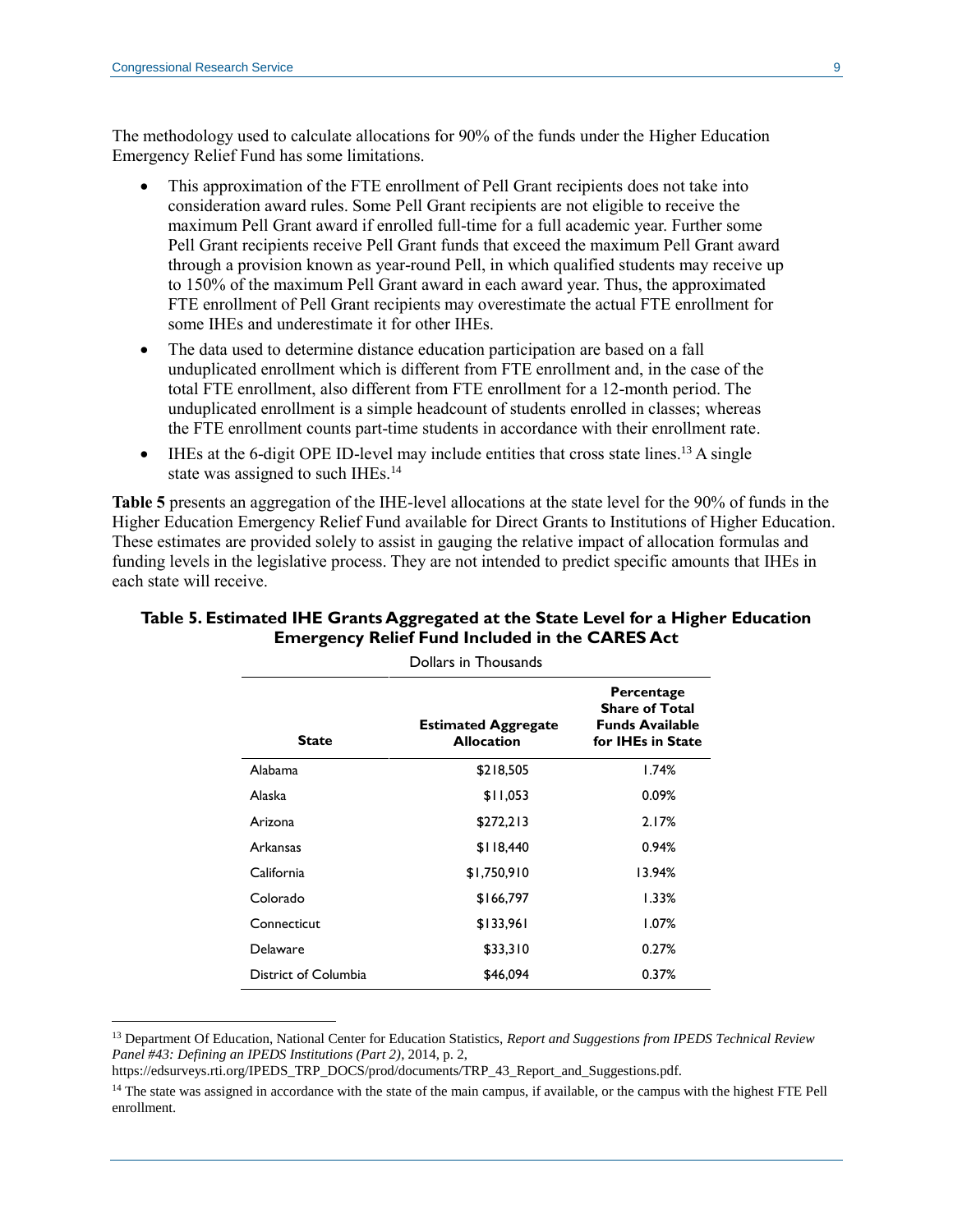| <b>State</b>      | <b>Estimated Aggregate</b><br><b>Allocation</b> | Percentage<br><b>Share of Total</b><br><b>Funds Available</b><br>for IHEs in State |
|-------------------|-------------------------------------------------|------------------------------------------------------------------------------------|
| Florida           | \$760,844                                       | 6.06%                                                                              |
| Georgia           | \$403,172                                       | 3.21%                                                                              |
| Hawaii            | \$34,383                                        | 0.27%                                                                              |
| Idaho             | \$67,699                                        | 0.54%                                                                              |
| <b>Illinois</b>   | \$443,135                                       | 3.53%                                                                              |
| Indiana           | \$243,054                                       | 1.94%                                                                              |
| Iowa              | \$120,534                                       | 0.96%                                                                              |
| Kansas            | \$104,854                                       | 0.84%                                                                              |
| Kentucky          | \$153,768                                       | 1.22%                                                                              |
| Louisiana         | \$186,983                                       | 1.49%                                                                              |
| Maine             | \$42,551                                        | 0.34%                                                                              |
| Maryland          | \$182,483                                       | 1.45%                                                                              |
| Massachusetts     | \$275,215                                       | 2.19%                                                                              |
| Michigan          | \$359,662                                       | 2.86%                                                                              |
| Minnesota         | \$181,521                                       | 1.45%                                                                              |
| Mississippi       | \$144,510                                       | 1.15%                                                                              |
| Missouri          | \$216,018                                       | 1.72%                                                                              |
| Montana           | \$31,353                                        | 0.25%                                                                              |
| Nebraska          | \$66,159                                        | 0.53%                                                                              |
| <b>Nevada</b>     | \$73,390                                        | 0.58%                                                                              |
| New Hampshire     | \$35,972                                        | 0.29%                                                                              |
| New Jersey        | \$316,173                                       | 2.52%                                                                              |
| <b>New Mexico</b> | \$70,972                                        | 0.57%                                                                              |
| New York          | \$953,177                                       | 7.59%                                                                              |
| North Carolina    | \$365,178                                       | 2.91%                                                                              |
| North Dakota      | \$23,704                                        | 0.19%                                                                              |
| Ohio              | \$386,255                                       | 3.08%                                                                              |
| Oklahoma          | \$150,721                                       | 1.20%                                                                              |
| Oregon            | \$138,052                                       | 1.10%                                                                              |
| Pennsylvania      | \$461,368                                       | 3.67%                                                                              |
| Puerto Rico       | \$323,705                                       | 2.58%                                                                              |
| Rhode Island      | \$60,023                                        | 0.48%                                                                              |
| South Carolina    | \$168,738                                       | 1.34%                                                                              |
| South Dakota      | \$28,867                                        | 0.23%                                                                              |
| Tennessee         | \$242,782                                       | 1.93%                                                                              |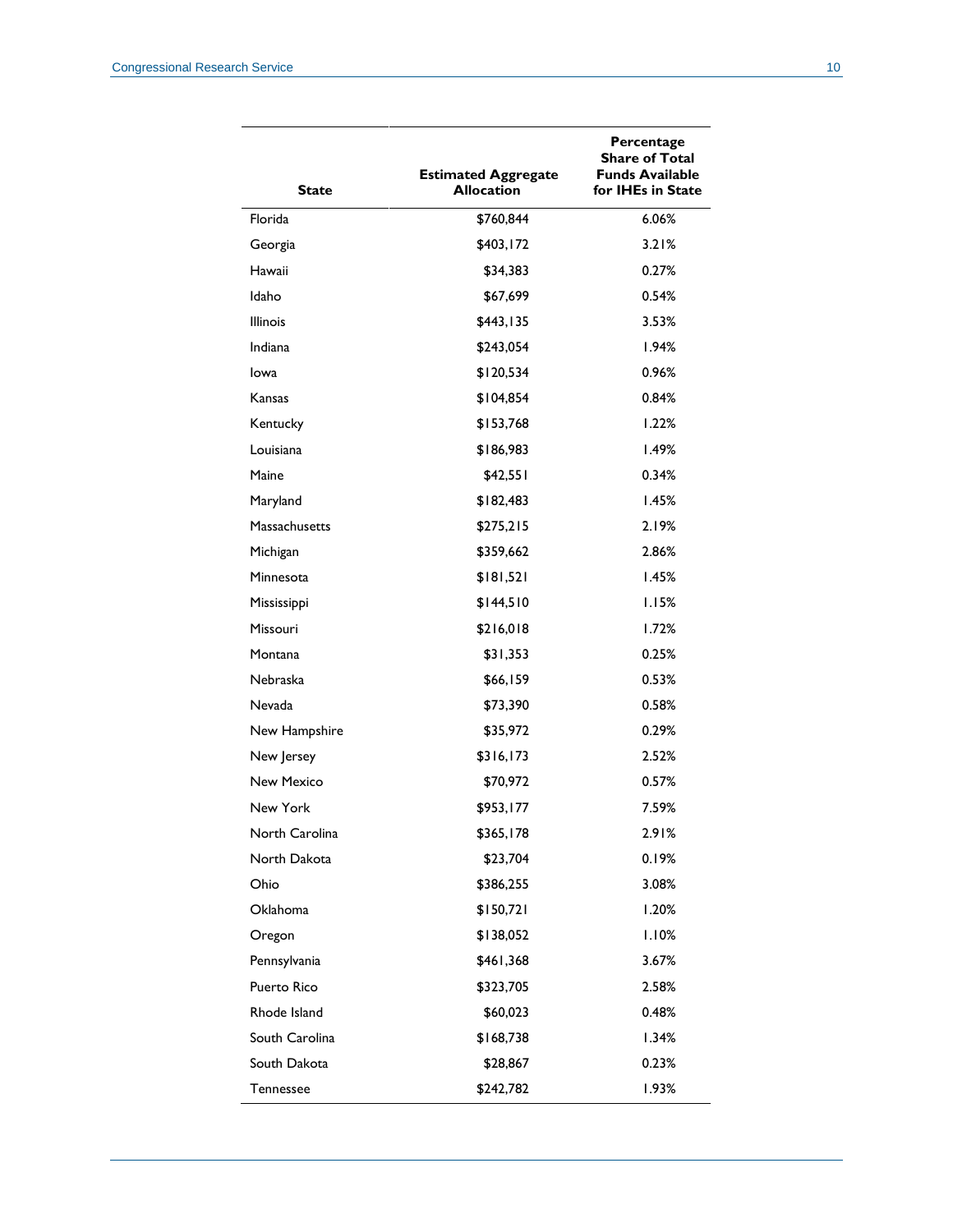| <b>State</b>              | <b>Estimated Aggregate</b><br><b>Allocation</b> | Percentage<br><b>Share of Total</b><br><b>Funds Available</b><br>for IHEs in State |
|---------------------------|-------------------------------------------------|------------------------------------------------------------------------------------|
| Texas                     | \$1,040,602                                     | 8.29%                                                                              |
| Utah                      | \$153,577                                       | 1.22%                                                                              |
| Vermont                   | \$22,527                                        | 0.18%                                                                              |
| Virginia                  | \$294,052                                       | 2.34%                                                                              |
| Washington                | \$221,484                                       | 1.76%                                                                              |
| West Virginia             | \$66,808                                        | 0.53%                                                                              |
| Wisconsin                 | \$174.858                                       | 1.39%                                                                              |
| Wyoming                   | \$15,089                                        | 0.12%                                                                              |
| <b>Total</b> <sup>a</sup> | \$12,557,255                                    | 100.00%                                                                            |

**Source:** Table prepared by CRS, based on data from the U.S. Department of Education (ED), Title IV Programmatic Volume Reports and Integrated Postsecondary Education Data System (IPEDS).

**Notes:** Details may not add to totals due to rounding. *IHE* means institution of higher education.

<span id="page-10-0"></span>a. 90% of appropriation.

**Notice: These are estimated grants only. These estimates are provided solely to assist in gauging the relative impact of allocation formulas and funding levels in the legislative process. They are not intended to predict specific amounts states will receive. In addition to other limitations, data needed to calculate final grants may not yet be available.**

#### **Programs for MSIs**

The CARES Act directs the Secretary to allocate \$1,046,437,875 among the following MSI programs:

#### *HEA Title III-A*

- Strengthening Institutions Program (SIP)
- Strengthening American Indian Tribally Controlled Colleges and Universities (TCCUs)
- Strengthening Alaska Native and Native Hawaiian-Serving Institutions (ANNHs)
- Strengthening Predominantly Black institutions (PBIs)
- Strengthening Native American-Serving, Nontribal Institutions (NASNTIs)
- Strengthening Asian American and Native American Pacific Islander-Serving Institutions (AANAPISIs).

#### *HEA Title III-B*

- Strengthening Historically Black Colleges and Universities (HBCUs)
- Strengthening Historically Black Graduate Institutions (HBGIs)

#### *HEA Title V-A & V-B*

- Developing Hispanic-Serving Institutions (HSI) program
- Promoting Postbaccalaureate Opportunities for Hispanic Americans (PPOHA)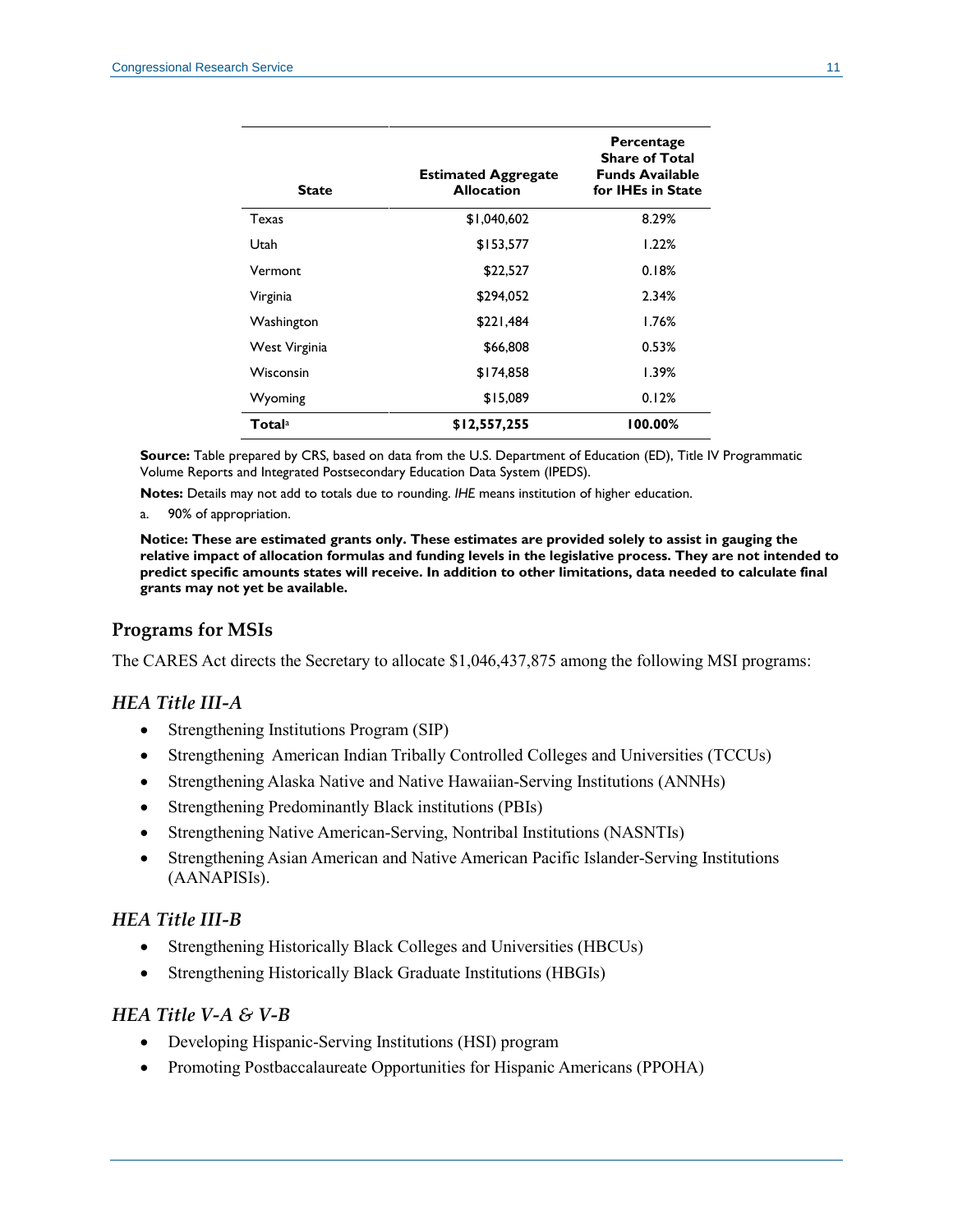#### *HEA Title VII-A*

 $\overline{a}$ 

• Master's Degree Programs at HBCUs

Funds are to be distributed to each program according to each program's proportional share of funds allocated to all of the aforementioned programs under the Further Consolidated Appropriations Act, 2020 [\(P.L. 116-94\)](http://www.congress.gov/cgi-lis/bdquery/R?d116:FLD002:@1(116+94)).<sup>15</sup> While it is possible to determine the amount of funding each program is to receive, there is no precise way of estimating how program funds will be distributed at the institution or state level. Some of the challenges in generating the estimates are as follows:

- 1. Many of the MSI programs award competitive grants, and data on most recent funding is not consistently available across programs. Also, the CARES Act generally provides ED with discretion in making awards. Thus, there is no way to determine if ED will award supplemental funding to existing grantees or if it will hold a new competition to make awards to other eligible IHEs not currently receiving funds or to a combination of existing grantees and other eligible IHEs not currently receiving funds.
- 2. HBCUs and TCCUs are awarded grants through a statutory formula. However, CRS is not certain of the underlying data that ED uses to calculate the formula. Additionally, it appears that the FY2020 awards have not yet been made, so a breakdown of the proportional share of funding that will be received by HBCUs and TCCUs under the Further Consolidated Appropriations Act, 2020 [\(P.L. 116-94\)](http://www.congress.gov/cgi-lis/bdquery/R?d116:FLD002:@1(116+94)) is not yet available. Lastly, the availability of prior year data is inconsistent across the two programs.

**[Table 6](#page-11-0)** provides the amount of discretionary funding<sup>16</sup> for each program in FY2020, each program's proportional share of funding, and an estimate of the amount from the 7.5% of funds under the Higher Education Emergency Relief Fund made available for this purpose.

| Dollars in Thousands           |                                                                |                                                                                      |                             |
|--------------------------------|----------------------------------------------------------------|--------------------------------------------------------------------------------------|-----------------------------|
| Program                        | <b>FY2020</b><br><b>Discretionary</b><br><b>Appropriations</b> | <b>Proportional Share of</b><br><b>FY2020 Discretionary</b><br><b>Appropriations</b> | <b>Estimated Allocation</b> |
| <b>SIP</b>                     | \$107,854                                                      | 14.2%                                                                                | \$148,591                   |
| <b>Strengthening TCCUs</b>     | \$36,633                                                       | 4.8%                                                                                 | \$50,469                    |
| <b>Strengthening ANNHs</b>     | \$18,320                                                       | 2.4%                                                                                 | \$25,239                    |
| <b>Strengthening PBIs</b>      | \$13,197                                                       | 1.7%                                                                                 | \$18,182                    |
| <b>Strengthening NASNTIs</b>   | \$4,444                                                        | 0.6%                                                                                 | \$6,123                     |
| <b>Strengthening AANAPISIs</b> | \$4,444                                                        | 0.6%                                                                                 | \$6,123                     |
| <b>Strengthening HBCUs</b>     | \$324,792                                                      | 42.8%                                                                                | \$447,466                   |
| <b>Strengthening HBGIs</b>     | \$83,995                                                       | 11.1%                                                                                | \$115,720                   |

#### <span id="page-11-0"></span>**Table 6. Estimated Minority-Serving Institutions Program Allocations Based on the Higher Education Emergency Relief Fund**

<sup>15</sup> In FY2020, the Minority Science and Engineering Program (MSEIP) authorized under Title III-E received \$12.8 million in discretionary appropriations. The CARES Act does not authorize the Secretary to allocate funds to the MSEIP; thus, the program was not included in the analysis.

<sup>16</sup> Title III-F of the HEA authorizes mandatory appropriations for select MSI programs. The CARES Act does not direct the Secretary to provide funding to the Title III-F programs; thus, mandatory appropriations were not taken into consideration when calculating the estimates.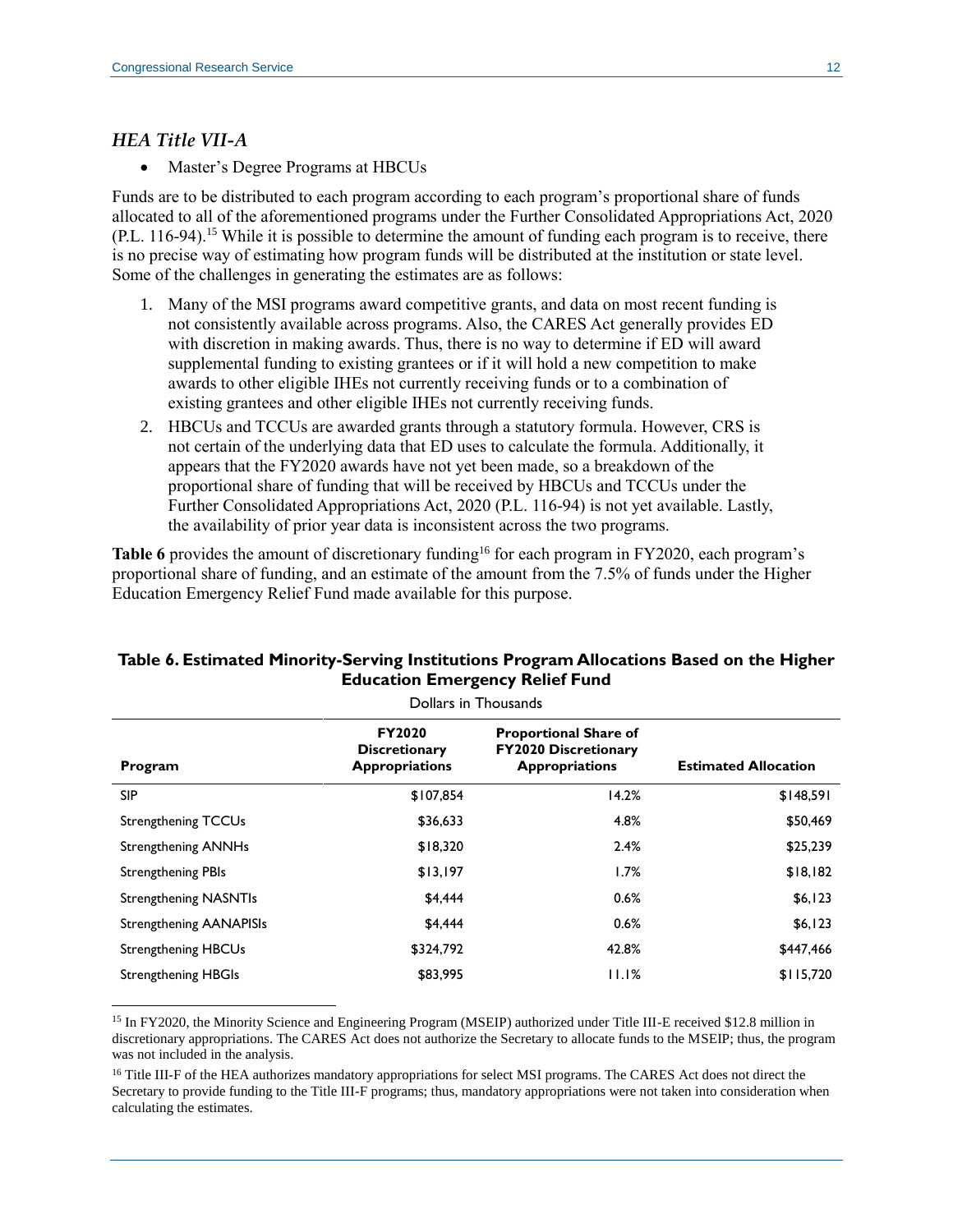| Program                   | <b>FY2020</b><br><b>Discretionary</b><br><b>Appropriations</b> | <b>Proportional Share of</b><br><b>FY2020 Discretionary</b><br><b>Appropriations</b> | <b>Estimated Allocation</b> |
|---------------------------|----------------------------------------------------------------|--------------------------------------------------------------------------------------|-----------------------------|
| Developing HSIs           | \$143,081                                                      | 18.8%                                                                                | \$197,123                   |
| <b>PPOHAs</b>             | \$12,838                                                       | 1.7%                                                                                 | \$17,687                    |
| Masters Degrees at HBCUse | \$9.956                                                        | 1.3%                                                                                 | \$13,716                    |
| <b>Total</b>              | \$759,554                                                      | 100%                                                                                 | \$1,046,437,875             |

**Source:** CRS analysis of the CARES Act.

**Notes:** In FY2020, the Minority Science and Engineering Program (MSEIP) authorized under HEA Title III-E received \$12.8 million in discretionary appropriations. The CARES Act does not authorize the Secretary to allocate funds to the MSEIP; thus, the program was excluded when determining the proportional share of funding allocated to each program.

#### **FIPSE**

The CARES Act directs the Secretary to allocate \$348,813,625 to IHEs that the Secretary determines to have the greatest unmet needs related to coronavirus. The Secretary is required to give priority to institutions that will not otherwise receive grants of at least \$500,000 through the Higher Education Emergency Relief Funds. There is no precise way of determining which institutions will receive FIPSE funding based on these priorities.

### **State Totals for the Education Stabilization Fund**

**Table 7** compiles data from **Table 2**, **Table 3**, and **Table 5** to provide state-level estimates for the majority of the funds provided through the Education Stabilization Fund. With respect to the Higher Education Emergency Relief Fund, **Table 7** includes the 90% of funds for direct grants to IHEs presented in **Table 5**. State level funding could not be determined for the remaining 10% of the funds.

| Dollars in Thousands |                                                                                                                  |                                                                                                                                                  |                                                                                                                                                         |                                                                                                                                                         |                                                        |
|----------------------|------------------------------------------------------------------------------------------------------------------|--------------------------------------------------------------------------------------------------------------------------------------------------|---------------------------------------------------------------------------------------------------------------------------------------------------------|---------------------------------------------------------------------------------------------------------------------------------------------------------|--------------------------------------------------------|
| <b>State</b>         | Governor's<br><b>Emergency</b><br><b>Education</b><br><b>Relief Fund:</b><br><b>Estimated</b><br>Grant<br>Amount | <b>Elementary</b><br>and<br><b>Secondary</b><br><b>Schools</b><br><b>Emergency</b><br><b>Relief Fund:</b><br><b>Estimated</b><br>Grant<br>Amount | <b>Higher</b><br><b>Education</b><br><b>Emergency</b><br><b>Relief Fund</b><br>(90% of<br>available<br>funds):<br><b>Estimated</b><br><b>Allocation</b> | <b>Estimated</b><br><b>Funding</b><br><b>Provided to</b><br>the State or<br><b>Institutions of</b><br><b>Higher</b><br><b>Education in</b><br>the State | Percentage<br><b>Share of Fund</b><br><b>Available</b> |
| Alabama              | \$48,907                                                                                                         | \$216,948                                                                                                                                        | \$218,505                                                                                                                                               | \$484,360                                                                                                                                               | 1.69%                                                  |
| Alaska               | \$6,376                                                                                                          | \$38,408                                                                                                                                         | \$11,053                                                                                                                                                | \$55,837                                                                                                                                                | 0.19%                                                  |
| Arizona              | \$69,248                                                                                                         | \$277,423                                                                                                                                        | \$272,213                                                                                                                                               | \$618,884                                                                                                                                               | 2.15%                                                  |
| Arkansas             | \$30,722                                                                                                         | \$128,759                                                                                                                                        | \$118,440                                                                                                                                               | \$277,921                                                                                                                                               | 0.97%                                                  |
| California           | \$354,923                                                                                                        | \$1,647,306                                                                                                                                      | \$1,750,910                                                                                                                                             | \$3,753,139                                                                                                                                             | 13.06%                                                 |
| Colorado             | \$43,904                                                                                                         | \$120,994                                                                                                                                        | \$166,797                                                                                                                                               | \$331,695                                                                                                                                               | 1.15%                                                  |
| Connecticut          | \$27,927                                                                                                         | \$111,068                                                                                                                                        | \$133,961                                                                                                                                               | \$272,956                                                                                                                                               | 0.95%                                                  |
| Delaware             | \$7,920                                                                                                          | \$43,493                                                                                                                                         | \$33,310                                                                                                                                                | \$84,723                                                                                                                                                | 0.29%                                                  |

#### **Table 7. Estimated State Grants and Institution of Higher Education Grants Aggregated at the State Level for the Education Stabilization Fund Included in the CARES Act**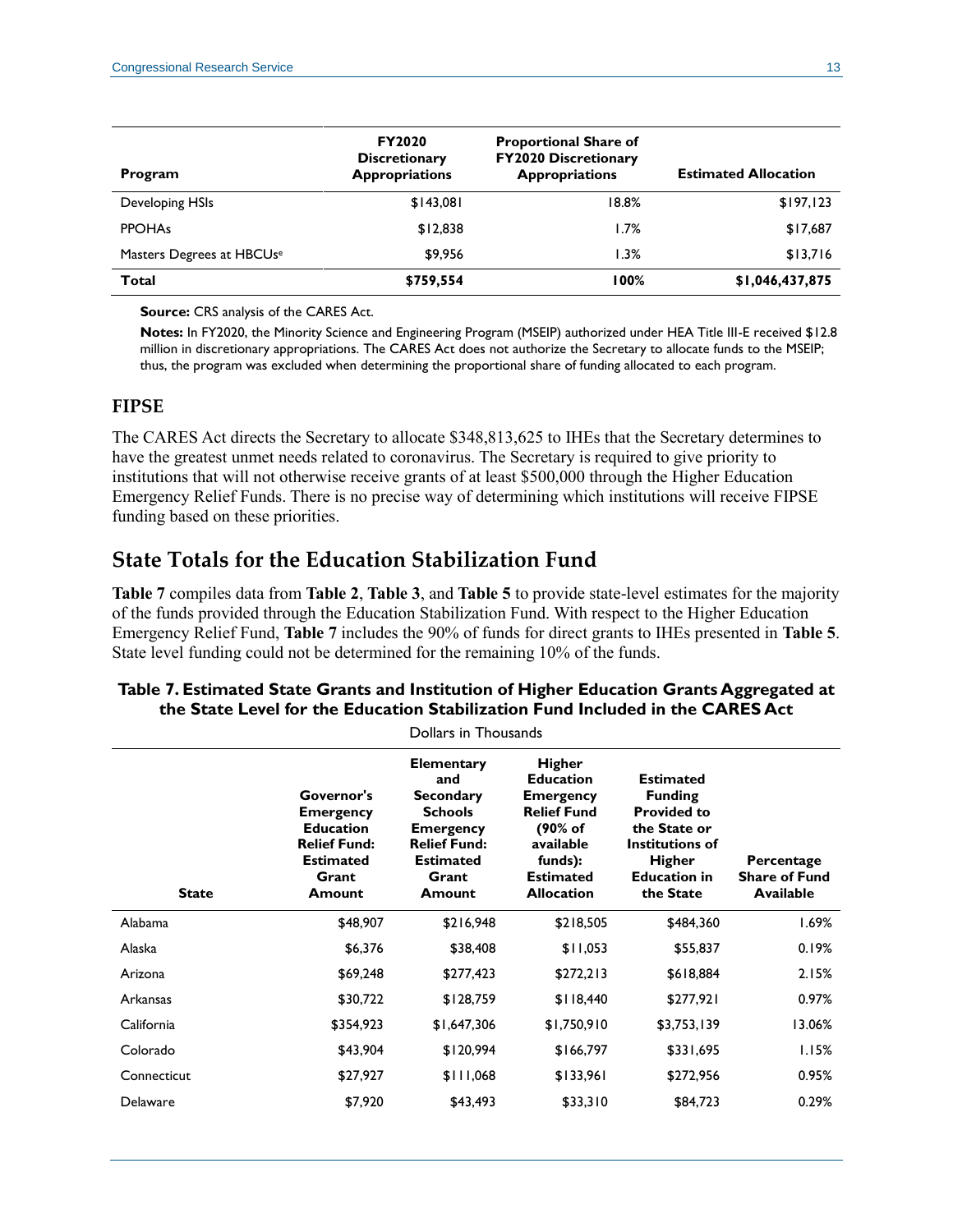| <b>State</b>         | Governor's<br><b>Emergency</b><br><b>Education</b><br><b>Relief Fund:</b><br><b>Estimated</b><br>Grant<br><b>Amount</b> | <b>Elementary</b><br>and<br><b>Secondary</b><br><b>Schools</b><br><b>Emergency</b><br><b>Relief Fund:</b><br><b>Estimated</b><br>Grant<br><b>Amount</b> | <b>Higher</b><br><b>Education</b><br><b>Emergency</b><br><b>Relief Fund</b><br>(90% of<br>available<br>funds):<br><b>Estimated</b><br><b>Allocation</b> | <b>Estimated</b><br><b>Funding</b><br><b>Provided to</b><br>the State or<br><b>Institutions of</b><br><b>Higher</b><br><b>Education in</b><br>the State | Percentage<br><b>Share of Fund</b><br><b>Available</b> |
|----------------------|-------------------------------------------------------------------------------------------------------------------------|---------------------------------------------------------------------------------------------------------------------------------------------------------|---------------------------------------------------------------------------------------------------------------------------------------------------------|---------------------------------------------------------------------------------------------------------------------------------------------------------|--------------------------------------------------------|
| District of Columbia | \$5,808                                                                                                                 | \$42,006                                                                                                                                                | \$46,094                                                                                                                                                | \$93,908                                                                                                                                                | 0.33%                                                  |
| Florida              | \$173,674                                                                                                               | \$770,248                                                                                                                                               | \$760,844                                                                                                                                               | \$1,704,766                                                                                                                                             | 5.93%                                                  |
| Georgia              | \$105,448                                                                                                               | \$457,170                                                                                                                                               | \$403,172                                                                                                                                               | \$965,790                                                                                                                                               | 3.36%                                                  |
| Hawaii               | \$9,704                                                                                                                 | \$43,385                                                                                                                                                | \$34,383                                                                                                                                                | \$87,472                                                                                                                                                | 0.30%                                                  |
| Idaho                | \$15,709                                                                                                                | \$47,855                                                                                                                                                | \$67,699                                                                                                                                                | \$131,263                                                                                                                                               | 0.46%                                                  |
| <b>Illinois</b>      | \$108,521                                                                                                               | \$569,467                                                                                                                                               | \$443,135                                                                                                                                               | \$1,121,123                                                                                                                                             | 3.90%                                                  |
| Indiana              | \$61,782                                                                                                                | \$214,473                                                                                                                                               | \$243,054                                                                                                                                               | \$519,309                                                                                                                                               | 1.81%                                                  |
| lowa                 | \$26,304                                                                                                                | \$71,626                                                                                                                                                | \$120,534                                                                                                                                               | \$218,464                                                                                                                                               | 0.76%                                                  |
| Kansas               | \$26,181                                                                                                                | \$84,529                                                                                                                                                | \$104,854                                                                                                                                               | \$215,564                                                                                                                                               | 0.75%                                                  |
| Kentucky             | \$43,795                                                                                                                | \$193,187                                                                                                                                               | \$153,768                                                                                                                                               | \$390,750                                                                                                                                               | 1.36%                                                  |
| Louisiana            | \$50,305                                                                                                                | \$286,980                                                                                                                                               | \$186,983                                                                                                                                               | \$524,268                                                                                                                                               | 1.82%                                                  |
| Maine                | \$9,301                                                                                                                 | \$43,793                                                                                                                                                | \$42,551                                                                                                                                                | \$95,645                                                                                                                                                | 0.33%                                                  |
| Maryland             | \$45,681                                                                                                                | \$207,834                                                                                                                                               | \$182,483                                                                                                                                               | \$435,998                                                                                                                                               | 1.52%                                                  |
| Massachusetts        | \$51,011                                                                                                                | \$214,894                                                                                                                                               | \$275,215                                                                                                                                               | \$541,120                                                                                                                                               | 1.88%                                                  |
| Michigan             | \$89,700                                                                                                                | \$389,797                                                                                                                                               | \$359,662                                                                                                                                               | \$839,159                                                                                                                                               | 2.92%                                                  |
| Minnesota            | \$43,581                                                                                                                | \$140, 137                                                                                                                                              | \$181,521                                                                                                                                               | \$365,239                                                                                                                                               | 1.27%                                                  |
| Mississippi          | \$34,653                                                                                                                | \$169,883                                                                                                                                               | \$144,510                                                                                                                                               | \$349,046                                                                                                                                               | 1.21%                                                  |
| Missouri             | \$54,620                                                                                                                | \$208,443                                                                                                                                               | \$216,018                                                                                                                                               | \$479,081                                                                                                                                               | 1.67%                                                  |
| Montana              | \$8,765                                                                                                                 | \$41,295                                                                                                                                                | \$31,353                                                                                                                                                | \$81,413                                                                                                                                                | 0.28%                                                  |
| Nebraska             | \$16,380                                                                                                                | \$65,085                                                                                                                                                | \$66,159                                                                                                                                                | \$147,624                                                                                                                                               | 0.51%                                                  |
| Nevada               | \$26,503                                                                                                                | \$117,185                                                                                                                                               | \$73,390                                                                                                                                                | \$217,078                                                                                                                                               | 0.76%                                                  |
| New Hampshire        | \$8,921                                                                                                                 | \$37,641                                                                                                                                                | \$35,972                                                                                                                                                | \$82,534                                                                                                                                                | 0.29%                                                  |
| New Jersey           | \$69,051                                                                                                                | \$310,371                                                                                                                                               | \$316,173                                                                                                                                               | \$695,595                                                                                                                                               | 2.42%                                                  |
| New Mexico           | \$22,243                                                                                                                | \$108,575                                                                                                                                               | \$70,972                                                                                                                                                | \$201,790                                                                                                                                               | 0.70%                                                  |
| New York             | \$164,600                                                                                                               | \$1,037,046                                                                                                                                             | \$953,177                                                                                                                                               | \$2,154,823                                                                                                                                             | 7.50%                                                  |
| North Carolina       | \$94,989                                                                                                                | \$396,312                                                                                                                                               | \$365,178                                                                                                                                               | \$856,479                                                                                                                                               | 2.98%                                                  |
| North Dakota         | \$5,894                                                                                                                 | \$33,298                                                                                                                                                | \$23,704                                                                                                                                                | \$62,896                                                                                                                                                | 0.22%                                                  |
| Ohio                 | \$105,212                                                                                                               | \$489,205                                                                                                                                               | \$386,255                                                                                                                                               | \$980,672                                                                                                                                               | 3.41%                                                  |
| Oklahoma             | \$39,857                                                                                                                | \$160,950                                                                                                                                               | \$150,721                                                                                                                                               | \$351,528                                                                                                                                               | 1.22%                                                  |
| Oregon               | \$32,609                                                                                                                | \$121,099                                                                                                                                               | \$138,052                                                                                                                                               | \$291,760                                                                                                                                               | 1.02%                                                  |
| Pennsylvania         | \$104,743                                                                                                               | \$523,807                                                                                                                                               | \$461,368                                                                                                                                               | \$1,089,918                                                                                                                                             | 3.79%                                                  |
| Puerto Rico          | \$47,896                                                                                                                | \$349,113                                                                                                                                               | \$323,705                                                                                                                                               | \$720,714                                                                                                                                               | $2.51\%$                                               |